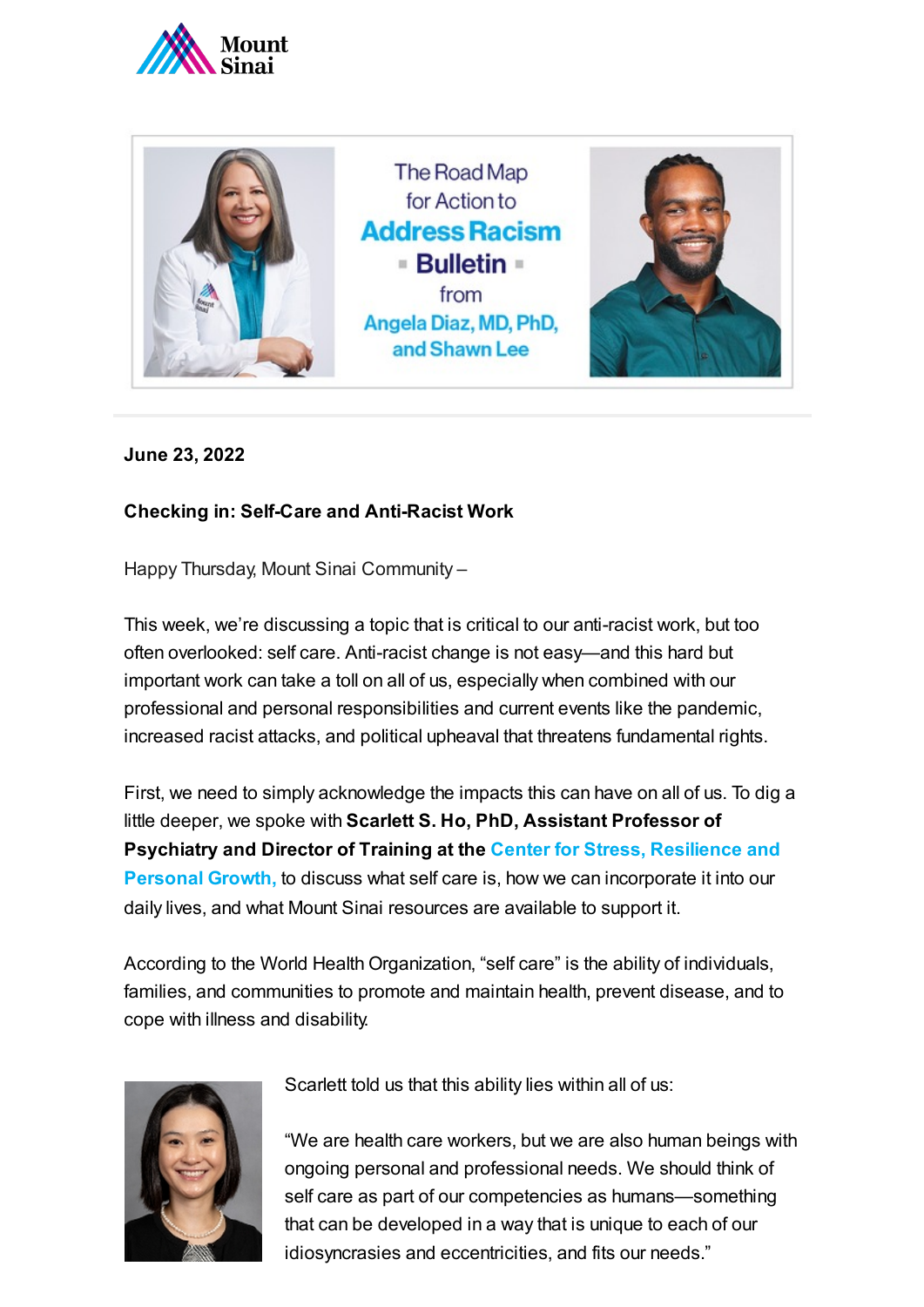## **Finding Micro-Moments**

While self care is not one size fits all, Scarlett shared a few ways that each of us can find what she calls "micro-moments" in our day that promote self care. Examples include:

- **Try the "two feet, one breath" technique** "before you walk into an examination room or meeting, consciously pause for an instant. During that instant, feel both of your feet on the floor, and then take one conscious breath, before you enter the room."
- **Create a dedicated space to take care of yourself** "not just a mental space, but a physical space that separates work from personal time, helping compartmentalize feelings and enabling your environment to match the moment"

She also emphasized the importance of **community** in self care, telling us that:

"The challenge is seeing suffering and developing a compassion not only for others, but for ourselves. **You are not alone in your feelings, whether about the work of being a strong ally or from lived experience as a person of color in America.** It is so important to have people around who can share what you're going through and be there for you as you process what's going on."



If you want to learn more, Mount Sinai's **Center for Stress, [Resilience,](https://icahn.mssm.edu/research/center-stress-resilience-personal-growth) and Personal Growth (CSRPG)** provides confidential one-on-one behavioral health support, evidencebased, resilience-building workshops, on-site assistance, and a [Wellness Hub](https://sinaicentral.mssm.edu/wellnesshub) app with a range of digital resources. To learn more, e-mail [MS-CSRPG@mountsinai.org](mailto:MS-CSRPG@mountsinai.org) or call 212-659-5564.

Hopefully CSPRG and Mount Sinai's other [well-being](https://www.mountsinai.org/files/MSHealth/Assets/HS/About/Coronavirus/MS-Staff-Support-Resources.pdf) resources can support self care for all us of and, as Scarlett stated, further enrich our community's vision of caring for one another.

**MSHS Wellness [Resources](https://www.mountsinai.org/files/MSHealth/Assets/HS/About/Coronavirus/MS-Staff-Support-Resources.pdf)**